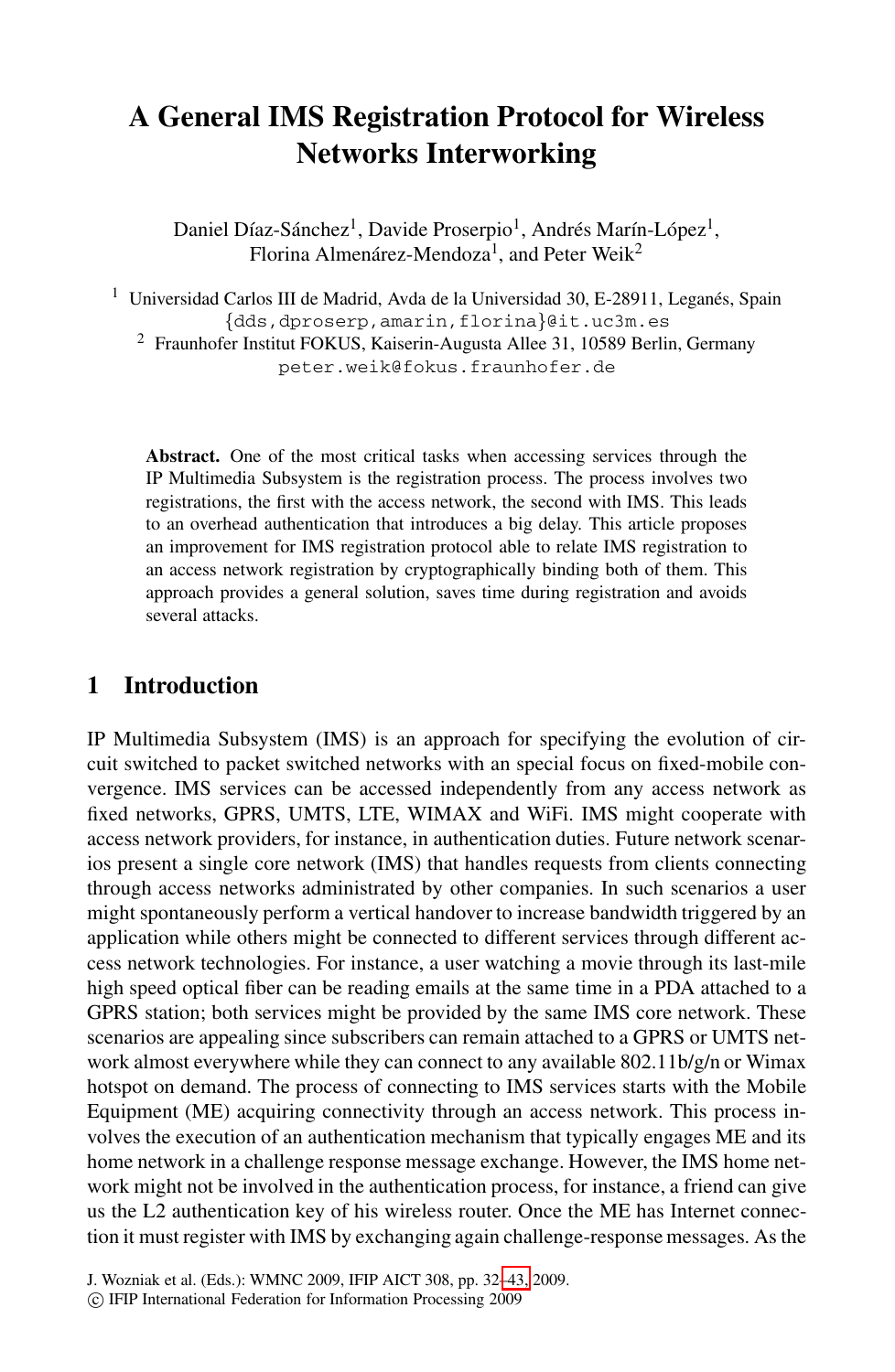reader might infer, this double authentication process leads to a very time-consuming overhead, specially if the ME connects from a visited IMS network. For example, 3GPP requires for WLAN clients to execute an L2 authentication mechanism to authenticate with access network and then to authenticate to IMS (SIP-Digest-AKA). Interworking have been widely studied and many solutions have been proposed in order to reduce registration time giving as a result solutions ranging from those specifying incremental changes for a specific access network technology, that can be considered closed solutions, to those providing general tunneled protocols able to carry any authentication mechanism, that might suffer from Man-In-The-Middle attacks (MITM) if are not well defined. To overcome the problem, this article presents a general registration protocol for IMS that accelerates the process, while prevents MITM attacks by cryptographically relating access network registration to IMS registration.

## **2 Authentication for Accessing IMS Services**

This section summarizes current IMS inter[wor](#page-10-0)king with access networks, analyzes its benefits and drawbacks and recapitulates requirements for a general authentication scenario for interworking with non cellular access networks.

## **2.1 Authentication in the IMS**

IP Multimedia Subsystem provides a control plane using Call Session Control Function (CSCF) servers by means of the Session Initiation Protocol (SIP) [1]. Subscriber data is managed by the Home Subscriber Server (HSS) and the Authentication Center (AuC). IMS defines the following types of CSCF [se](#page-10-1)rvers. A proxy-CSCF (P-CSCF), the first hop in a visited network, that redirects SIP messages from ME to ME's home network. It also establishes an IPSEC security association with the ME. The confidentiality and integrity keys,  $C_K$  and  $I_K$  respectively, are derived as a result of the authentication performed with the HSS and conveyed to the P-CSCF using signaling. The I-CSCF, is an interrogating-CSCF located at home network that locates a server able to manage subscriber originated SIP messages. Finally, the **S-CSCF**, a serving-CSCF, authenticates subscribers retrieving authentication vectors from the HSS.

IMS authentication is based on HTTP Digest Authentication [2], using AKAv1-MD5 [3] as algorithm, which requires exchanging four messages (2 Round Trip Times-RTT) between the subscriber, at the visited network, and the subscriber's home network. IMS authentication leans on an UICC (Universal Integrated Circuit), a smart card located at ME, that contains an ISIM application (virtual subscriber module) which shares a long term secret  $(K_I)$  with the HSS. The IMS registration protocol works as follows (see also Fig. 1):

In the step 1, the ME is registered with the access network and has discovered a P-CSCF. In step 2, the ME uses the UICC to obtain subscriber information as the registration URI (to locate home network), the public/private identity and the Contact Address to build a SIP REGISTER message. Moreover, the ME includes a Security-Client header indicating which IPSEC algorithms supports. In step 3, the ME sends the aforementioned REGISTER message to the P-CSCF which inserts a P-Visited-Network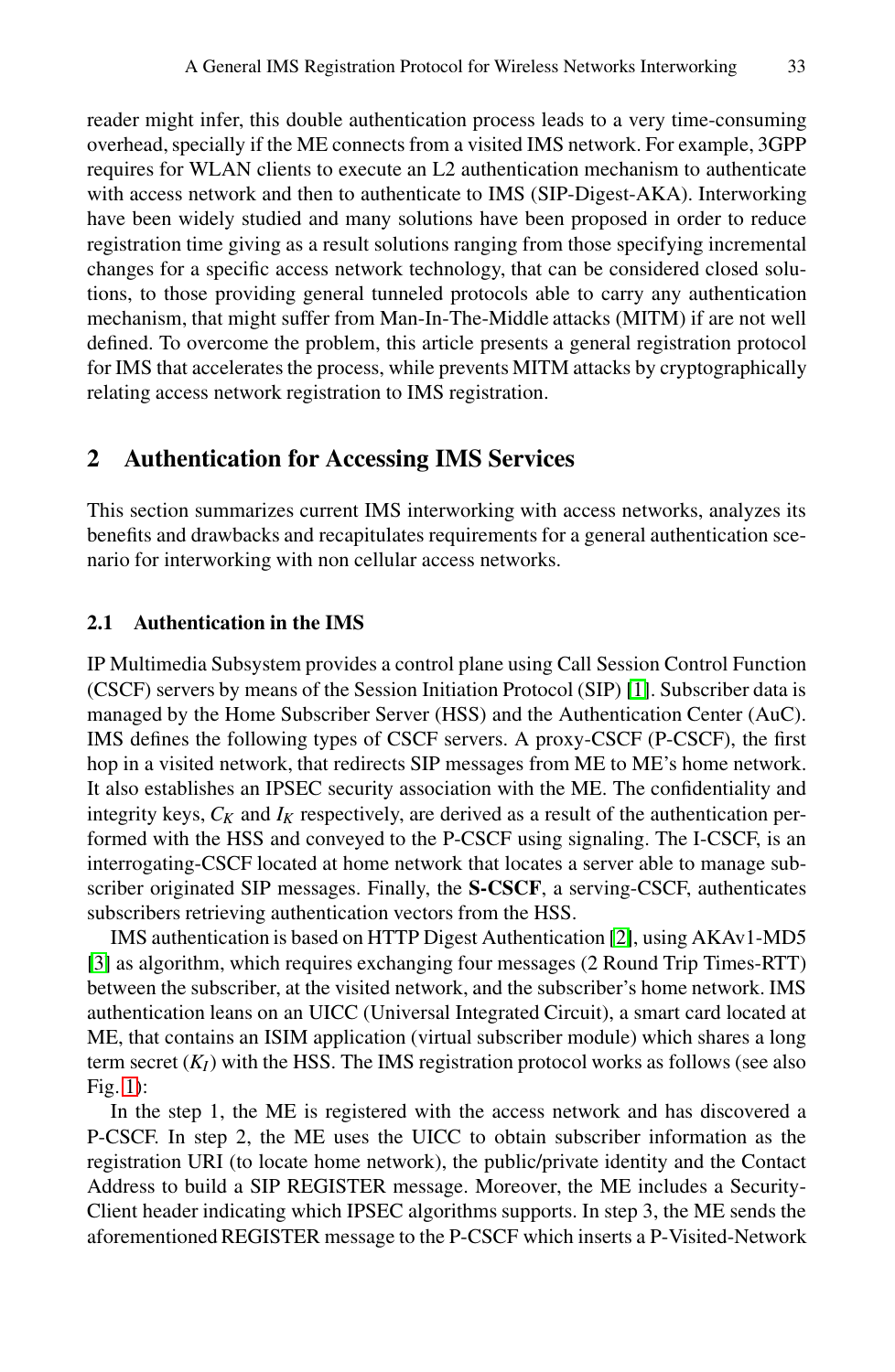

**Fig. 1.** Message exchange [fo](#page-10-2)r a successful IMS registration

identifier in the REGISTER message. The P-CSCF reads and removes the Security-Client header and redirects the REGISTER message to the discovered I-CSCF (home network). The I-CSCF locates an appropriate S-CSCF to handle ME's messages by sending, in step 4, a Diameter User-Authentication Request (UAR) to the HSS. The REGISTER message reaches the S-CSCF at step 5. The S-CSCF downloads authentication vectors for the subscriber from the HSS. Those vectors are quintuplets containing parameters for authentication and key derivation using AKA [3] as: a random challenge (RAND), an authentication token (AUTN), the expected ME response (XRES), an integrity key  $(I_K)$  and a confidentiality key  $(C_K)$ . AUTN is derived by the HSS using the long-term secret it shares with the ME  $(K_I)$  and a sequence number (SQN). The step 5 finish with the S-CSCF building a 401 Unauthorized message adding a WWW-Authenticate header containing AUTN and RAND. The S-CSCF includes also  $C_K$  and  $I_K$  in the message to be consumed by P-CSCF. Finally, the S-CSCF sends this message back to the ME. In step 6, the 401 Unauthorized message reaches the P-CSCF at visited network. The P-CSCF extracts and removes  $C_K$  and  $I_K$  from the message (the ME can derive  $C_K$  and  $I_K$  from AUTN and RAND using the UICC) and adds a Security-Server header selecting one IPSEC algorithm from those proposed by the client in step 2.

In step 7, the ME receives the 401 Unauthorized message and uses the UICC to calculate a response to the challenge (RES),  $C_K$  and  $I_K$  from AUTN and RAND. Then the ME establishes a security association with P-CSCF using  $C_K/I_K$  and composes a new REGISTER message containing RES and a Security-Verify header. Then it forwards the message to the P-CSCF over the brand new IPSEC security association. The P-CSCF, upon the reception of the message over a protected channel  $(C_K$  and  $I_K$ ), implicitly authenticates the ME (step 8). Then, it redirects the message to the I-CSCF. The message is forwarded to the S-CSCF in step 9. Finally, in step 10, the S-CSCF receives the REG-ISTER message and checks if RES matches XRES to legitimate the subscriber. If the user is successfully authenticated, the S-CSCF builds a 200 OK message and sends it back to the ME finishing the IMS registration process.

## **2.2 Authentication in Access Networks**

Cellular access networks, as UMTS, provide good coverage almost everywhere but data rates are far from being appropriate for several applications. As a result, interworking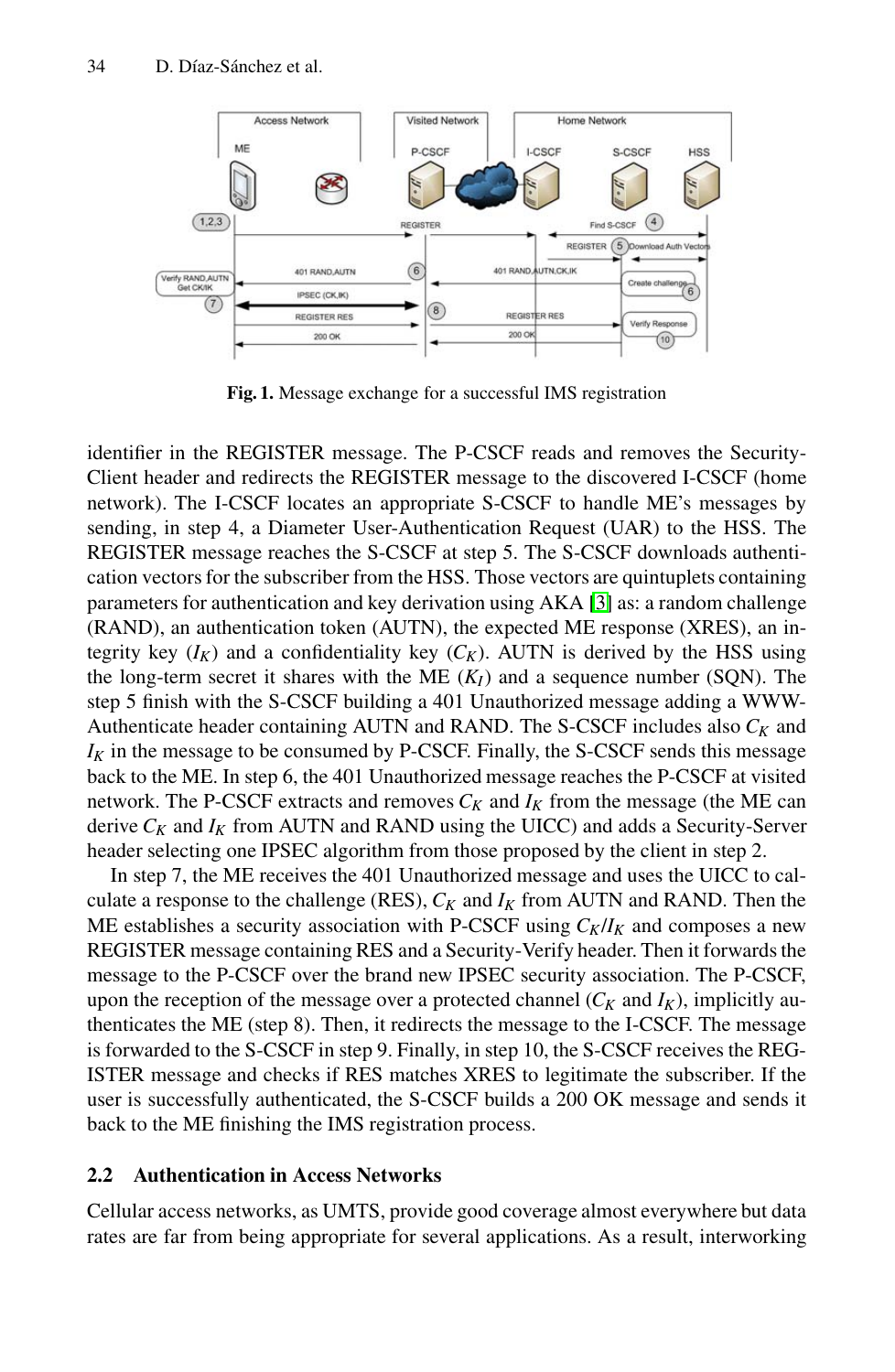with other access technologies providing higher bandwidths is appealing: enables on demand or opportunistic vertical handovers when consuming IMS services. Authentication in 3G networks uses a secret stored in a smart card (UICC) to perform authentication and key derivation (AKA). The HSS also vouches for identities, being responsible of challenging a supplicant, verifying supplicant responses and deriving keys to protect radio channel. The virtual subscriber module handling the long term secret used for 3G authentication  $(K_U)$  is called USIM and is collocated at the UICC together with ISIM (*KI*). Thus, authentication mechanisms for Packet Switched domain (3G) and IMS are independent so a double authentication is performed.

The authentication process in other access networks varies with the technology. For instance, IEEE 802.11 relies on L2 access control and security mechanisms specified by IEEE 802.11-1999 Part 11 that specifies L2 encryption, IEEE 802.1X describes a Network Access Control that uses Extensible Authentication Protocol (EAP), and IEEE 802.11i which supersedes WEP and WPA. Besides, WiFi public services authentication is often performed against a web site leaving L2 unprotected. Others, as Long Term Evolution provides security features in MAC level. 3GPP enforces some requirements for 3G interworking with other access networks: first, the UMTS security architecture must not be compromised and second, authentication must be mutual, based on a challenge-response mechanism using the long term secret stored in UICC and must result in a key derivation. These requirements reduces the amount of authentication algori[thm](#page-10-3)s that can be used during the authentication with access networks, in practise, lead to the adoption of AKA.

There are several drawbacks in this interworking scenario. Regarding the time spent during authentication, AKA requires 2 RTTs to convey the challenge to the ME and to receive the response, thus, when combined with IMS authentication yields to 4 RTTs. Moreover, the adoption of AKA requires implementing EAP-AKA for every access network technology (even in L2) in contrast with the benefits, for instance, scalability, cost-effectiveness and early adoption of new technologies, of using protocols above network layer, as PANA [4] that carries EAP payloads.

#### **2.3 General Tunneled Authentication Mechanisms**

UMTS and IMS authentication protocols are independent from each other and their subscriber modules, USIM and ISIM respectively, handle different key material. However this key material might be reused for access network authentication preventing the UICC from implementing a subscriber module for any upcoming technology. This obvious simplification introduces a feasible MITM attack since the algorithm has no way to know the purpose of the authentication, for instance, a MITM can use victim's network authentication messages to impersonate the subscriber obtaining access to the same or other network expecting those credentials. This attack can be prevented only if the authentication mechanism results in a key derivation and the key is used to protect the channel between supplicant (ME) and authenticator (typically the Network Authentication Service - NAS).

There are many works proposing general tunneled authentication mechanisms that enable carrying EAP payloads over other protocols. The idea behind is to reuse legacy authentication protocols for other purposes creating a tunnel that authenticates the NAS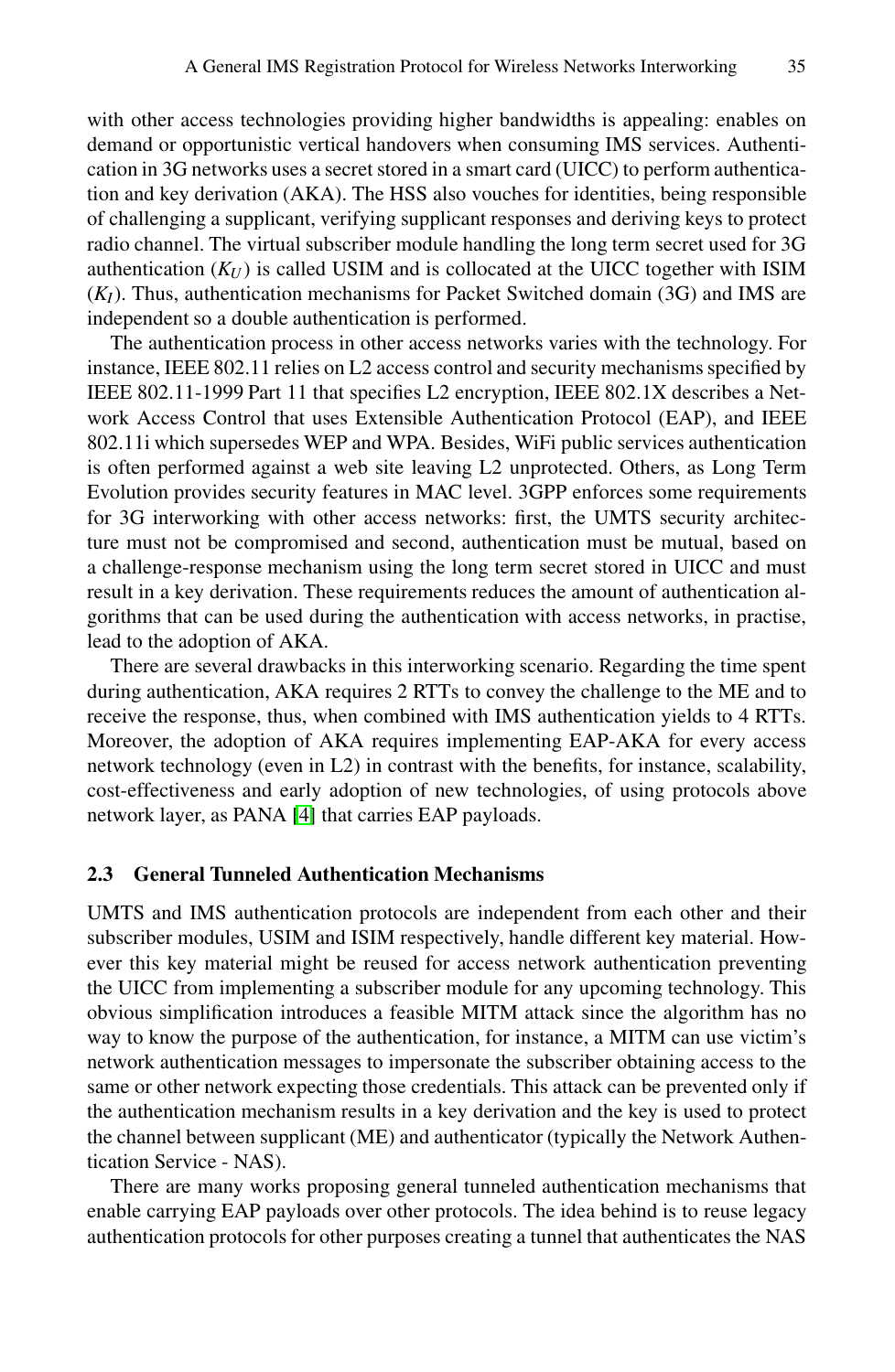#### 36 D. Díaz-Sánchez et al.

before starting the inner authentication mechanism. Once the N[AS](#page-10-4) is correctly authenticated, it will forward authentication messages (inner protocol) to a back-end authentication service (typically the HSS). In this way, an authentication protocol inside the tunnel can be reused in a secure fashion since it is executed over a tunnel between the client and the NAS. Moreover, this tunneled protocols help to alleviate the problem of having implemented authentication protocols in L2 by providing an alternative transport over a higher protocol. N[eve](#page-10-5)rtheless, the feasibility of aforementioned MITM attack is already present. The reason is that this kind of tunnel protocols require to distribute credentials to every NAS, since the NAS should be authenticated. The problem is explained in [5] and [6] and appears when an authentication protocol is designed as the combination of two protocols: an outer protocol and an inner protocol. The outer protocol, for instance TLS [7], is used to protect the exchange of messages of the inner protocol. The inner protocol is used to authenticate the user to the network and the outer to authenticate the network to the user. Among the protocols affected by this attack we can find PEAP, EAP-TTLS, PIC and PANA over TLS [8]. The problem appears under any of the following conditions. 1) The inner protocol can be used in other environments. It happens when the inner protocol has no way to know if it is used inside a tunnel or not. 2) The client fails to verify the server certificate in the outer protocol. This might be frequent when connecting to access networks since the ME lacks of connection to Internet to download Certificate Revocation Lists (CRLs) or any other information necessary to verify NAS certificate. Besides, despite this is an unacceptable error from client side, the network must provide mechanisms to overcome the fact that a single client error can compromise security (specially when non professional users are involved).

The attack works as follows: the MITM waits until a legitimate device (ME) starts an untunneled legacy remote authentication protocol. Then, the MITM starts a tunnel with an authentication agent (access network) and starts sending legitimate user's authentication messages over the tunnel until the legitimate client is successfully authenticated. Then, the MITM derives keys to protect the channel from the outer tunnel keys stealing service to the legitimate client. To overcome this attack there are two simple solutions. In the first, the inner protocol must provide not only authentication but also must result in a key derivation. Those keys should be used to protect a channel between the client and the server. Thus, there is an implicit authentication since only the client knows those keys. However, it can be solved if the outer tunnel keys are derived from the long-term secret used in t[he](#page-10-6) inner protocol or both inner protocol and outer tunnel are somehow related.

#### **2.4 Security Analysis of the IMS Registration**

A new registration protocol must provide, at least, the same degree of security as the previous protocol. For that reason we perform a basic security analysis of the standard IMS registration using BAN logic [9] to identify the believes and how the different entities authenticate each other (implicitly or explicitly). The initial conditions are: the ME has connection to Internet through an access network, L2 is protected and the ME shares a long term secret called  $K_I$  with the HSS.

ME ⇔*<sup>k</sup>* HSS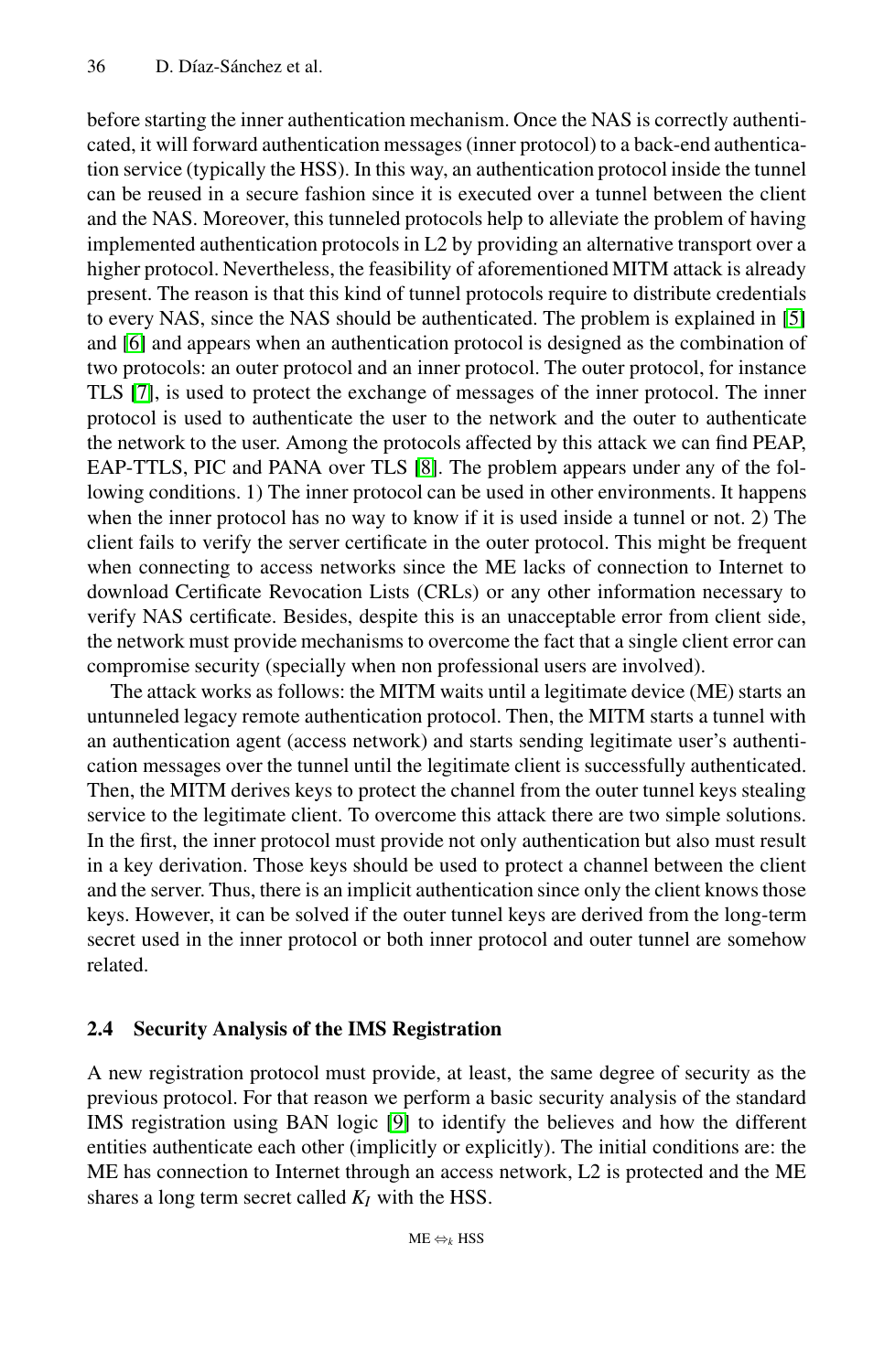Step 3 : The P-CSCF includes a P-Visited-Network in REGISTER asserting its identity to subscriber's home network. The REGISTER message is transmitted over a security interface among providers (Za).

S-CSCF believes (P-CSCF said REGISTER)

Step 6 : The P-CSCF receives  $I_K$  and  $C_K$  from S-CSCF over secured inter-provider network.

P-CSCF beleives (S-CSCF said  $I_K$ , $C_K$ )

Step 7 (A) : The ME is able to extract  $I_K$ ,  $C_K$ , AUTN and RAND from WWW-Authenticate, so it is able to **authenticate the home network**.

> Since ME ⇔*<sup>k</sup>* HSS and ME sees  $\{I_K, C_K, AUTN, RAND\}$  from  $\{I_K, C_K, AUTN, RAND\}_K$ **then** ME beleives (S-CSCF said  $\{I_K, C_K, AUTN, RAND\}_K$ ).

Step 7 (B) : The ME believes that P-CSCF is trusted since its home network accepts it as valid. Step 7 (C) : The ME creates a security association with an endpoint X using  $I_K$  and  $C_K$ . Since  $C_K$  and  $I_K$  are provided by ME's home network to a trusted P-CSCF, the ME is sure the endpoint X is the P-CSCF.

> Since ME believes (ME  $\Leftrightarrow_{C_K, I_K}$  P-CSCF) and ME sees  ${^{{\text{IPSEC-Payload}}}}c_{K,I_K}$ <br> **then** ME believes (P-CSCF said IPSEC-Payload).

Step 8: The P-CSCF receives the REGISTER message with a response to the challenge over the security association so ME is implicitly authenticated by P-CSCF.

Since ME believes (ME  $\Leftrightarrow_{C_K,I_K}$  P-CSCF) and P-CSCF sees  $\{REGISTER\}_{C_K,I_K}$  then P-CSCF believes (ME said REGISTER).

Step 10: The S-CSCF checks the response message from the ME by comparing RES with XRES. If both are equal, S-CSCF **authenticates the ME**. The security analysis is the same as for Step 7 (A).

## **3 Registration for Secure Interworking with Access Networks**

The objectives of the proposed registration framework are to reduce the registration time, to provide [a ge](#page-10-7)neral authentication framework for any upcoming technology, to prevent attacks, to fulfill 3GPP requirements, and to maintain backwards compatibility. For that reason, the requirements for the registration protocol are: 1) The access network registration must be performed over any lay[er,](#page-6-0) thus the authentication must be based on an EAP method suitable to be used over L2 or an upper level (PANA) EAP carrier. 2) The ME must be able to both authenticate the NAS and cryptographically prove access network registration to IMS. Moreover, L2 must be protected. For that reason, the EAP method must securely derive keys (EAP-TLS) and a cryptographic proof of the message exchange (TLS Exporter[10]). 3) The IMS registration should be cryptographically related to access network registration. 4) The security association between ME and P-CSCF should be protected with a key derived from the long term secret  $K_I$ and the access network registration proof. The scenarios are shown in Fig. 2. In the first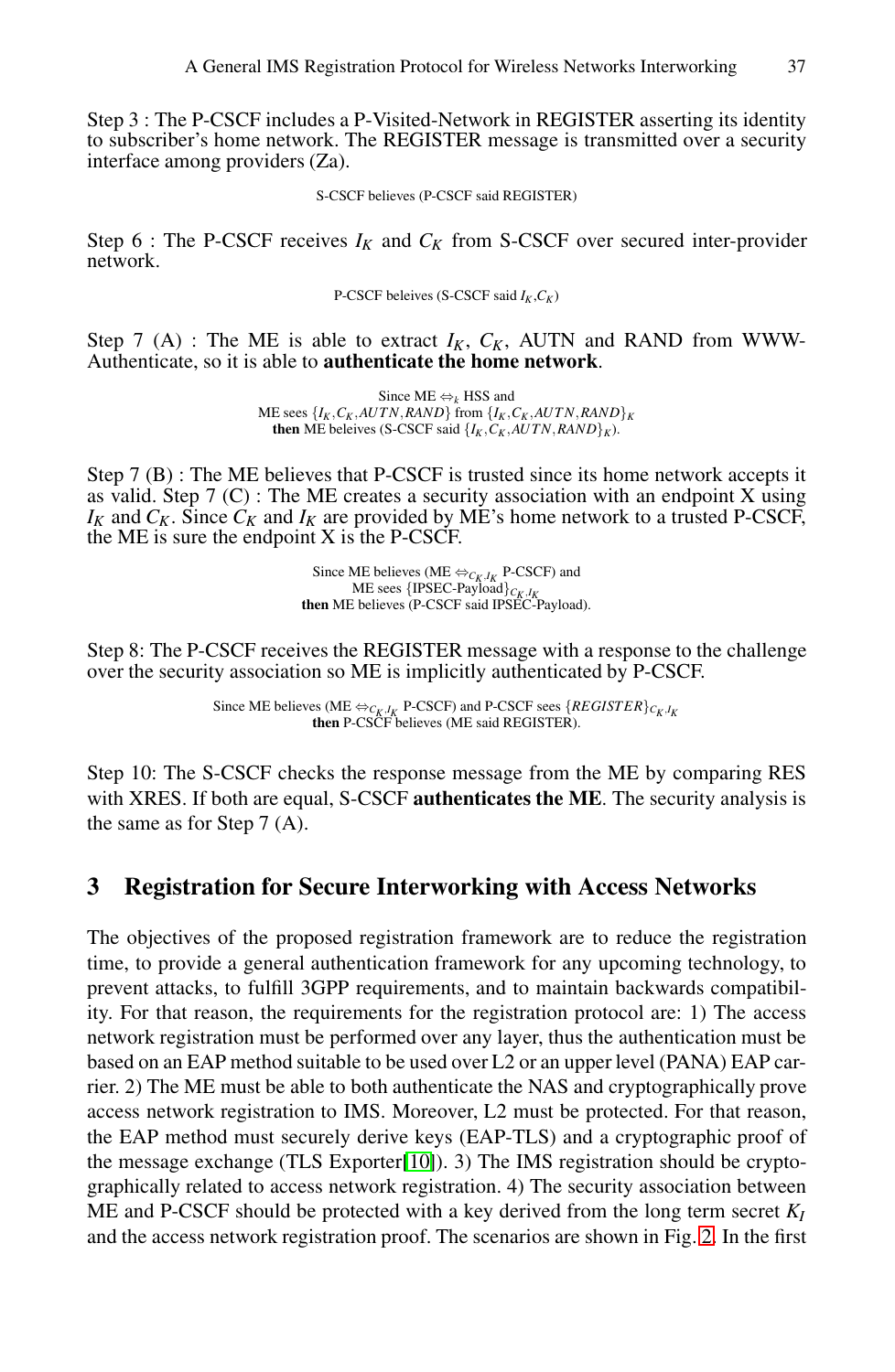

<span id="page-6-0"></span>**Fig. 2.** Scenarios for resumption protocol with cryptographic relation to access network tunnel

scenario, the ME opens a tunnel with NAS using EAP-TLS over L2 or PANA. The ME provides an identifier to the NAS so the NAS can resolve ME's home network address. The NAS extracts key material from the tunnel using TLS exporter. It derives two proofs (*PN* and *PI*) from the TLS key material using a Pseudo Random Function (PRF) over the result of concatenating the master key with two different texts. The ME extracts key material and derives the same proofs. The ME then starts the IMS authentication process. It includes  $P_N$  as a token in a SIP REGISTER message and protects message integrity with a signature (that signature can be checked by the HSS). Simultaneously, the NAS sends  $P_N$  and  $P_I$  to the HSS using Diameter. The signature is used to authenticate the ME and  $P_N$  is used by the HSS to relate access network to IMS network. Finally, the HSS provides IPSEC keys for confidentiality and integrity. Those keys are derived as follows  $C_K' = PRF(C_K|P_I)$  and  $I_K' = PRF(I_K|P_I)$  relating both authentication processes to prevent MITM attacks. In this way, the HSS can explicitly authenticate the ME (signature), the ME can implicitly authenticate the NAS and the NAS can implicitly authenticate the ME. This process saves 3 RTT without compromising security and avoiding MITM attacks. In the second scenario, the EAP-TLS tunnel is opened directly with the HSS saving only 1 RTT.

We rely on an asymmetric ephemeral key that must be registered by the ME before being used. This key should be able to generate signatures. Providers might enforce minimum length and a validity period policies. The key, called *Rk* (resumption key), should be stored in the HSS (with a key index) together with the token provided by the access network. Moreover, the token might be used to resume a previous IMS session in other contexts.

### **3.1 Protocol Definition and Security Analysis**

In this section we describe the proposed registration protocol in detail. The description assumes that the user has already derived a public/private key pair and registered the public key  $(R_k)$  under his profile at HSS. The ME opens a EAP-TLS tunnel with the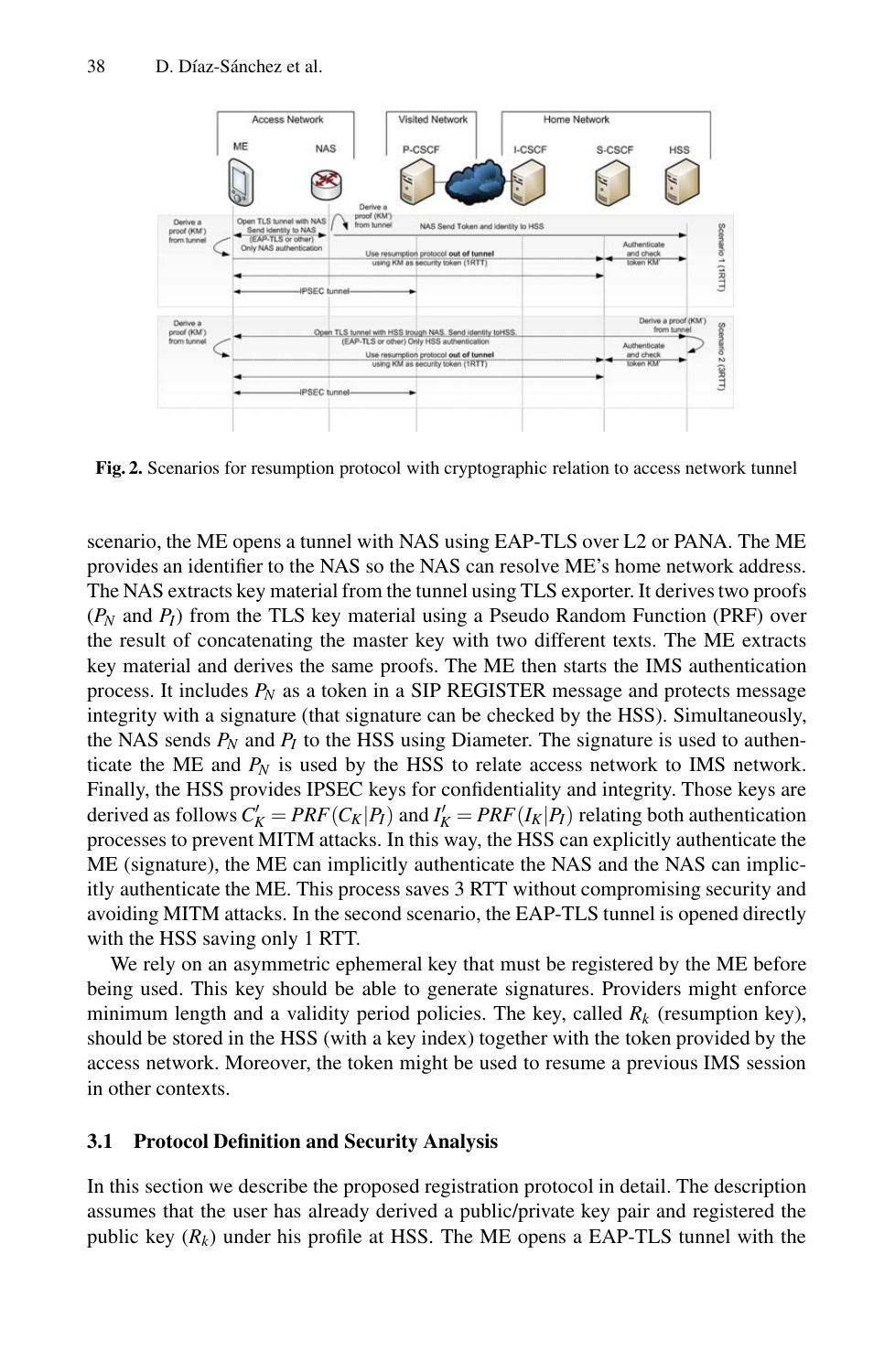NAS (1*st* scenario) using PANA or a L2 protocol. Once both the HSS and the ME have available the cryptographic proofs  $P_N$  and  $P_I$  (step 1), the ME registers with IMS as follows (see Fig.3).



**Fig. 3.** Message exchange for a successful IMS registration resumption

In step 2, the ME builds a REGISTER message, as in standard IMS registration (described in Sect. 2.1) except for the inclusion of an *Authorization* header. Then, in step 3, the ME includes a **nonce** field as part of the *Authorization* header. This field contains a token obtained from a tunnel with the NAS  $(P_N)$ , that will be used to relate both registrations. The ME also adds an *auth-param* to the *Authorization* header with the text *"resume@idx"*, indicating the index under  $R_k$  is registered. Finally, the ME generates a S/MIME body including: information from headers as explained in Authenticated Identity Body Format [11], the *Authorization* and Security-Client headers and a signature generated with  $R_k$ .

The ME sends the REGISTER message outside the tunnel to the P-CSCF which inserts a P-Visited-Network identifier. The message is forwarded to the I-CSCF at ME's home network (step 4). The I-CSCF finds a S-CSCF (step 5). The REGISTER message reaches the S-CSCF in step 6. Then, the S-CSCF extracts **key index** and **nonce** parameters from REGISTER headers, contacts the HSS to download the tokens  $(P_n)$ and  $P_1$ ),  $R_k$  and new authentication vectors. The S-CSCF builds a 401 Unauthorized message containing a WWW-Authenticate header with a nonce (AUTN—RAND) obtained from a **new authentication vector**. The S-CSCF checks if the nonce contains the same  $P_N$  received from the NAS and the signature. If both the signature and the token  $(P_N)$  are valid, the S-CSCF **authenticates the subsriber**. To inform the ME about the successful authentication, the S-CSCF includes an *auth-param* parameter in the WWW-Authenticate header of the 401 message with the text *"resume@idx"*. Moreover, the S-CSCF derives two keys for integrity and confidentiality,  $I'_K = PRF(I_K|P_I)$ and  $C_K' = PRF(C_K|P_I)$  and include them in the message for the P-CSCF. The S-CSCF sends it to the ME through the I-CSCF and P-CSCF. Then it builds a 200 OK message that will be sent immediately after the 401 Unauthorized message. Otherwise, if the S-CSCF either does not support this registration protocol or the ME can not be authenticated, it sends a 401 message to the ME without modifying the WWW-Authenticate header (as standard registration).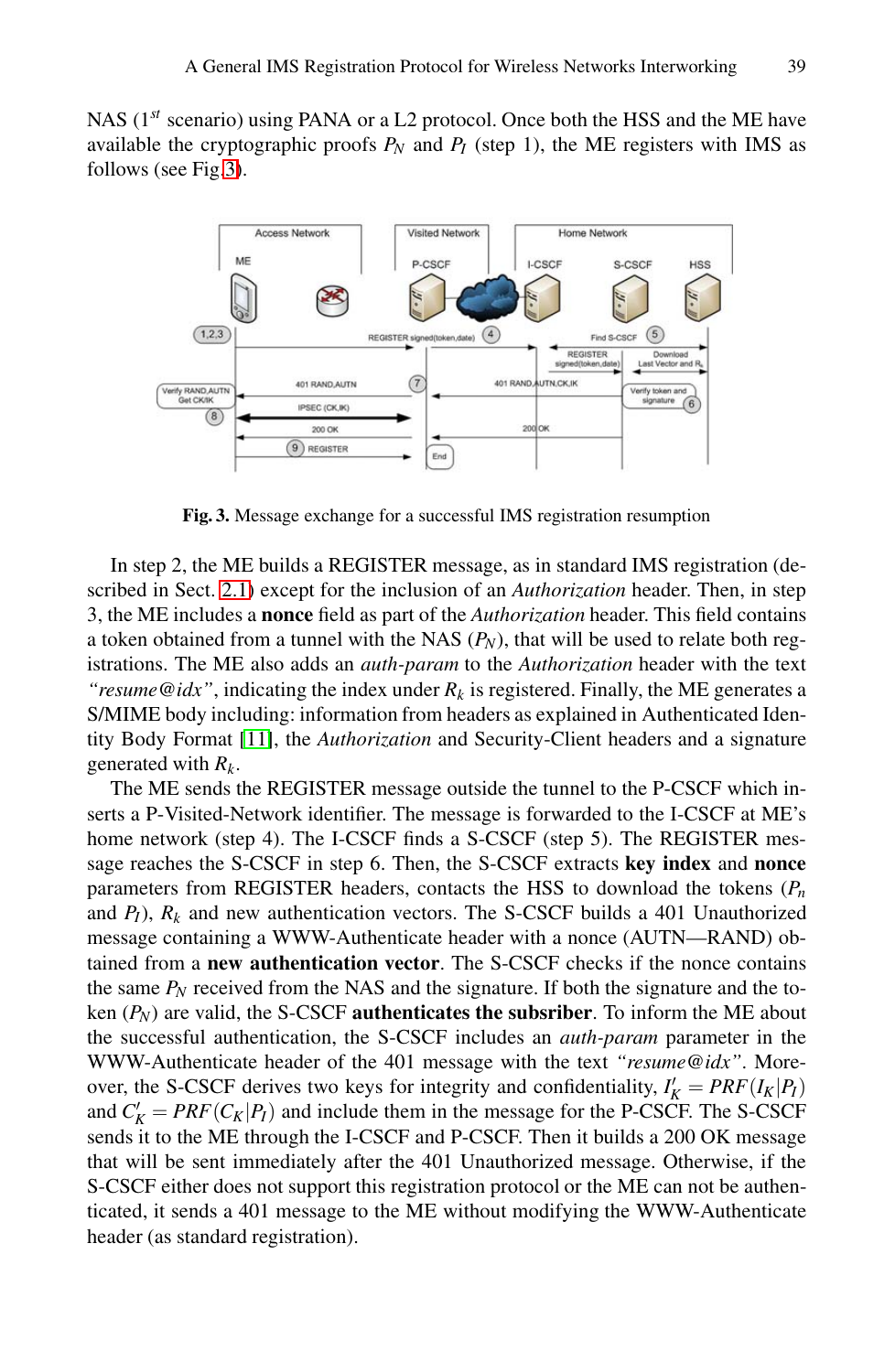#### 40 D. Díaz-Sánchez et al.

In step 7, the P-CSCF extracts and removes  $C_K$  and  $I_K$  from the 401 Unauthorized message and adds a Security-Server header selecting an algorithm for IPSEC. In step 8, the ME extracts AUTN, RAND,  $I_K$  and  $C_K$  from the WWW-Authenticate header **authenticating explicitly the home network**. If the WWW-Authenticate header contains the *auth-param* parameter, the ME derives  $I'_K = PRF(I_K|P_I)$  and  $C'_K = PRF(C_K|P_I)$ . Then it establishes a security association with P-CSCF and waits until a 200 OK message is received. Otherwise, it behaves like standard registration deriving a response to the challenge (RES) and composing a new REGISTER with the response. Step 9: if the registration protocol was accepted by the S-CSCF (the message contains an authparam) the ME creates a REGISTER message containing only a Security-Verify header. This message must be consumed by the P-CSCF at visited network thus, the **TO** header points to the P-CSCF. The ME sends this REGISTER message to the address of P-CSCF over the brand new security association finishing the registration.

### **3.2 Security Considerations**

In this section we analyze the proposed protocol showing that is as secure as standard protocol. Initial conditions: the ME and the HSS shares a long term secret called  $K_I$ , an ephemeral resumption key called  $R_k$  and two security tokens  $(P_I \text{ and } P_N)$ :

 $ME \Leftrightarrow_{K_I, R_k, P_I, P_N}$  HSS<br>HSS believes (ME has jurisdiction over  $R_k$ )

Step 4 : The P-CSCF includes a P-Visited-Network in REGISTER asserting its identity to subscriber's home network. The [R](#page-8-0)EGISTER message is transmitted over a security interface among providers. (equivalent to standard registration, step-3).

Step 6: The S-CSCF receives the REGISTER message from the ME, it downloads the  $R_k$ ,  $P_I$ ,  $P_N$  and a new authentication vector. It first checks the date and  $P_N$  contained in the message against the information downloaded from the HSS. Then it checks the signature against  $R_k$ . If the signature is valid and the date and  $P_N$  are valid, the S-CSCF authenticates the subscriber.

> HSS believes (ME has jurisdiction over *Rk*) and S-CSCF believes (ME believes nonce<sup>1)</sup> **then** S-CSCF believes nonce.

S-CSCF believes (ME said nonce) and S-CSCF believes nonce is fresh **then** S-CSCF believes (ME believes nonce).

Step 7 : The P-CSCF receives  $I'_K$  and  $C'_K$  from S-CSCF over secured inter-provider network. (equivalent to standard registration, step-6). Step 8 (A) : The ME is able to extract  $I'_K$ ,  $C'_K$  from AUTN and RAND, so it is able to **authenticate the home network**. (equivalent to standard registration, step-7A).

<span id="page-8-0"></span>Step 8 (B) : The ME believes that P-CSCF is trusted since its home network accepts it as valid. Step 8 (C) : The ME creates a security association with an endpoint X using  $I'_K$ and  $C_K'$ . Since  $C_K'$  and  $I_K'$  are provided by ME's home network to a trusted P-CSCF, the ME is sure the endpoint X is the P-CSCF. (equivalent to standard registration, step-7C).

 $<sup>1</sup>$  This nonce is the base 64 representation of the security token.</sup>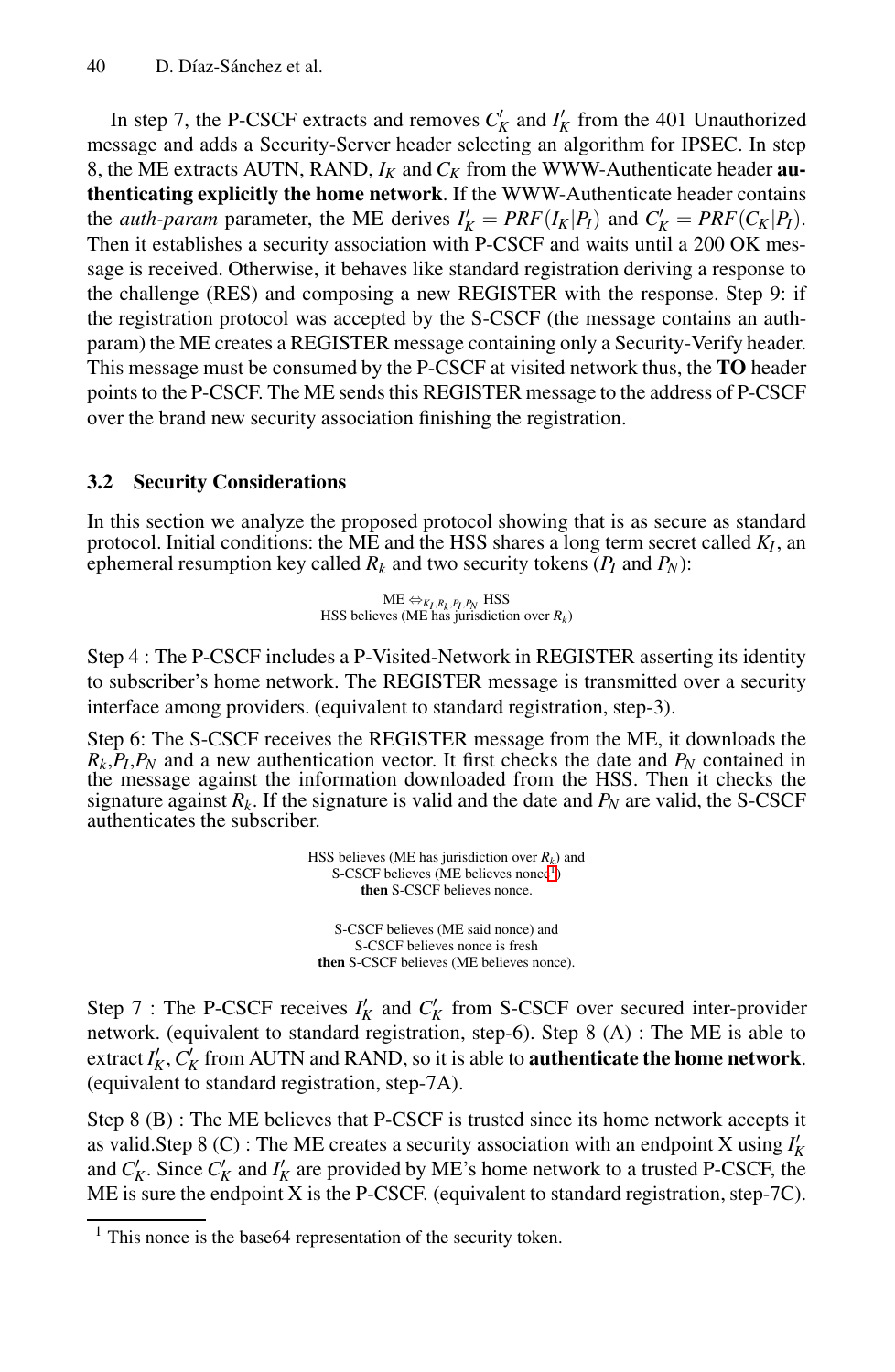$C'_{K}$  and  $I'_{K}$  depends on  $P_{I}$ ;  $P_{I}$  was derived from the tunnel with the NAS, thus there is no MITM.

Step 9: The P-CSCF receives the REGISTER message with a Server-Verify header over the security association so ME is implicitly authenticated by P-CSCF (equivalent to standard registration, step-8). Table 1 summarizes both protocols authentication processes showing which entities are explicitly or implicitly authenticated.

**Table 1.** Authentication among entities during registration for both protocols

| <b>Authentication</b>                                   | <b>Standard</b> | <b>Proposed</b> |
|---------------------------------------------------------|-----------------|-----------------|
| Home network authenticates visited network (federation) | step 3          | step 4          |
| Visited network authenticates home network (federation) | step 6          | step 7          |
| Home network authenticates ME (explicit)                | step $10$       | step 6          |
| ME authenticates home network (explicit)                | step 7A         | step 8A         |
| ME authenticates visited network (implicit)             | step 7b-7C      | step $8B-8C$    |
| Visited network authenticates ME (implicit)             | step 8          | step 9          |

## **4 Related Work**

[12] proposes a solution for secure authentication in a heterogeneous wireless access scenario. This solution requires moving part of the P-CSCF functionality (including security association) to the access network. This WLAN P-CSCF redirects ME's REG-ISTER messages to the visited network inserting a header that indicates the type of authentication demanded by the ME (WLAN and IMS or WLAN only). This header is not protected thus it can compromise security. Moreover, the home network must allow its key material to be populated to access networks thus requires strong trust relations between IMS operators and access networks. Our proposal does not modify IMS architecture. Moreover we provide an IPSEC association protected with keys derived from two authen[tica](#page-11-1)tion processes avoiding masquerades even from unknown access networks.

In [13] the authors propose a one pass authentication procedure to obtain access to IMS services over GPRS access networks. The author proposes a modification to SGSN that adds the IMSI (associated with a PDP context) to any register message so the S-CSCF can check if the IMPI [matc](#page-11-2)hes the corresponding IMSI authenticating the user. This solution can not be considered general. Besides, the authentication in IMS is performed without cryptography thus any user might impersonate other just by manipulating the IMSI. Other solutions as [14], propose to move the authentication to layer two using 802.1x with EAP-AKA, thus removing authentication at service level. This kind of solutions are not independent from the specific access technology so requires defining an specific procedure for any incoming technology. Our solution is a general approach to the interworking problem. It can be used with any upcoming access technology since it can be used either over L2 or PANA. [15] proposes a make-beforebreak handover scheme under IMS that defines a set of new SIP headers to negotiate a security association with the new visited access network speeding up the registration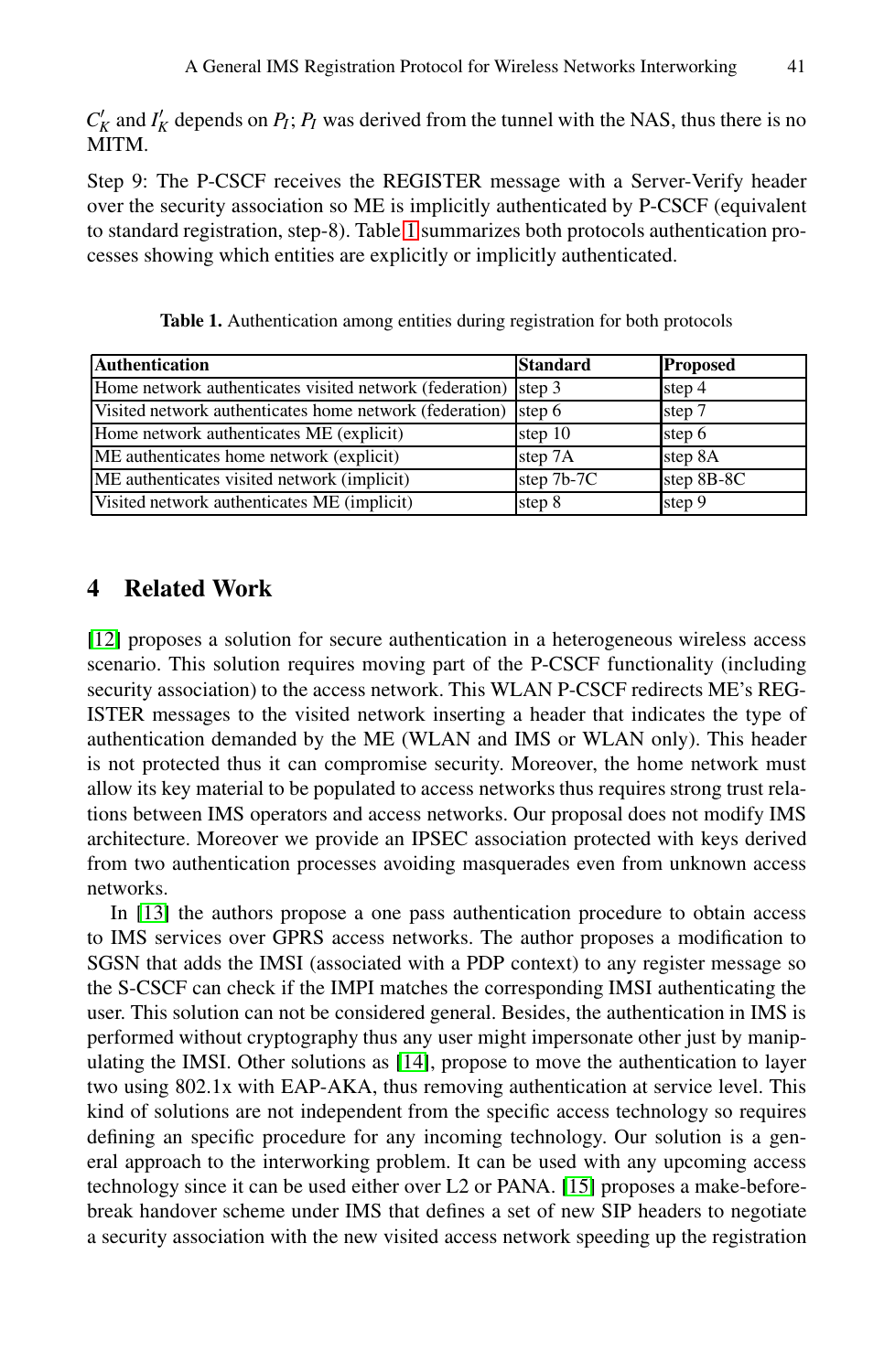42 D. Díaz-Sánchez et al.

process. The modifications we propose are compatible with this solution also. In [16], the registration is accelerated by reducing the amount of messages exchanged between the I-CSCF and the HSS to find an appropriate S-CSCF. Those improvements are also compatible with our solution.

# **5 Conclusions**

This article describes a registration improvement for IMS that allows using a security token to relate network access registration with IMS registration (or to resume an older IMS registration). The proposed protocol can be used by any upcoming access network technology since the access network registration can be done over L2 or PANA. Moreover, it avoids several attacks since UICC credentials are not exposed during access network registration but the entire registration process (access network and IMS) depends on the successful registration with IMS. We achieve this goal by cryptographically relating IMS registration to access network registration in such a way that only the owner of the UICC will be able to derive the final IPSEC keys if knows *PI*. We analyzed the security of our proposed registration protocol and compared to the standard IMS registration security showing that both of them provide the same degree of [security. Moreover, we save up to 3 round t](http://www.ietf.org/rfc/rfc2617.txt)rip times during the registration.

## <span id="page-10-3"></span><span id="page-10-2"></span><span id="page-10-1"></span><span id="page-10-0"></span>**References**

- 1. Rosenberg, J., Schulzrinne, H., Camarillo, G., Johnston, A., Peterson, J., Sparks, R., Handley, M., Schooler, E.: Sip: Session initiation protocol. Technical Report RFC3261, IETF (2002)
- <span id="page-10-4"></span>2. Franks, J., Hallam-Baker, P., Hostetler, J., Lawrence, S., Leach, P., Luotonen, A., Stewart, L.: Http authentication: Basic and digest access authentication. Technical Report RFC2617, IETF (1999), http://www.ietf.org/rfc/rfc2617.txt
- 3. Technical report, 3GPP, Third Generation Partnership Project, Technical Specification Group Services and Systems Aspects, 3G Security, Security Architecture, Technical Specification 3G TS 33.102, V3.7.0 (2000)
- <span id="page-10-6"></span><span id="page-10-5"></span>4. [Parthasarathy,](http://www.ietf.org/rfc/rfc2246.txt) [M.,](http://www.ietf.org/rfc/rfc2246.txt) [et](http://www.ietf.org/rfc/rfc2246.txt) [al.:](http://www.ietf.org/rfc/rfc2246.txt) [Protocol](http://www.ietf.org/rfc/rfc2246.txt) [for](http://www.ietf.org/rfc/rfc2246.txt) [Carrying](http://www.ietf.org/rfc/rfc2246.txt) [Authent](http://www.ietf.org/rfc/rfc2246.txt)ication and Network Access (PANA) (RFC 5191 - 2008), PANA Threat Analysis and Security Requirements (RFC 4016 - 2005), PANA Requirements (RFC 4058 - 2005)
- <span id="page-10-7"></span>5. Puthenkulam, J., et al.: The Compound Authentication Binding Problem. Technical report, IETF (2003)
- 6. Asokan, N., Niemi, V., Nyberg, K.: Man-in-the-middle in tunneled authentication protocols. [Technical](http://tools.ietf.org/html/draft-ietf-tls-extractor-05) [report.](http://tools.ietf.org/html/draft-ietf-tls-extractor-05) [In:](http://tools.ietf.org/html/draft-ietf-tls-extractor-05) [11th](http://tools.ietf.org/html/draft-ietf-tls-extractor-05) [Security](http://tools.ietf.org/html/draft-ietf-tls-extractor-05) [Protocols](http://tools.ietf.org/html/draft-ietf-tls-extractor-05) [Workshop](http://tools.ietf.org/html/draft-ietf-tls-extractor-05) [\(20](http://tools.ietf.org/html/draft-ietf-tls-extractor-05)02)
- 7. Dierks, T., Allen, C.: The transport layer security (TLS) version 1.0. Technical Report RFC2246, IETF (1999), [http://www.ietf.org/rfc/rfc22](http://www.ietf.org/rfc/rfc3893.txt)46.txt
- 8. Ohba, Y., Baba, S.: Pana over tls. Technical report, IETF (2002)
- 9. Burrows, M., Abadi, M., Needham, R.: A logic of authentication. ACM Transactions on Computer Systems 8, 18–36 (1990)
- 10. Rescorla, E.: Keying material exporters for transport layer security (tls). Technical Report draft-ietf-tls-extractor-05.txt, IETF (2009),

http://tools.ietf.org/html/draft-ietf-tls-extractor-05

11. Peterson, J.: Session initiation protocol (sip) authenticated identity body (aib) format. Technical Report RFC3893, IETF (2004), http://www.ietf.org/rfc/rfc3893.txt